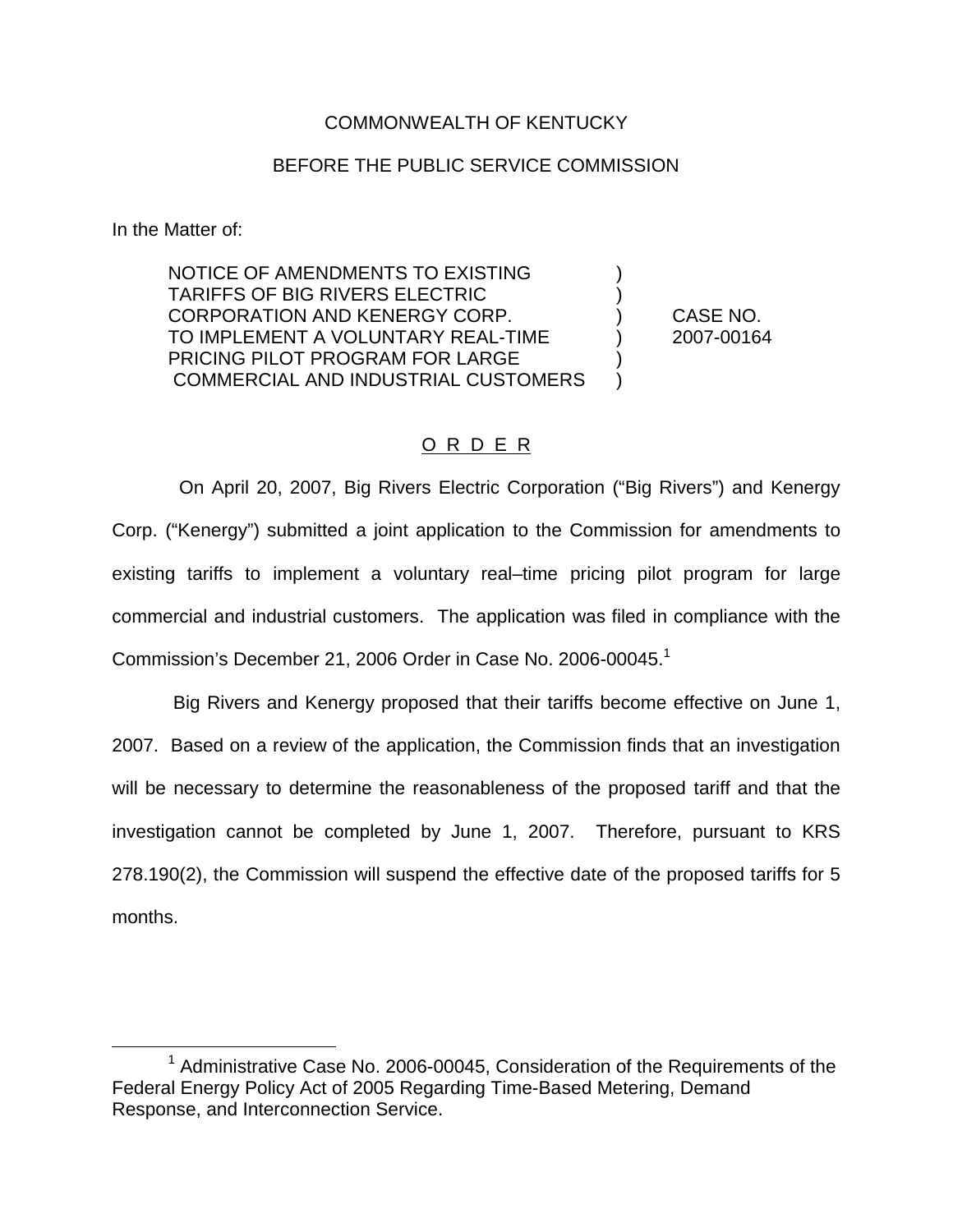IT IS THEREFORE ORDERED that:

1. Pursuant to KRS 278.190(2), Big Rivers' and Kenergy's proposed tariffs are suspended up to and including October 31, 2007.

2. The procedural schedule set forth in Appendix A, which is attached hereto and incorporated herein, shall be followed.

3. a. Responses to requests for information shall be appropriately indexed and shall include the name of the witness responsible for responding to the questions related to the information provided, with copies to all parties of record and 5 copies to the Commission.

b. Each response shall be under oath or, for representatives of a public or private corporation, a partnership, an association or a governmental agency, be accompanied by a signed certification of the preparer or person supervising the preparation of the response on behalf of the entity that the response is true and accurate to the best of that person's knowledge, information, and belief formed after a reasonable inquiry.

c. A party shall make timely amendment to any prior response if it obtains information upon the basis of which it knows that the response was incorrect when made or, though correct when made, is now incorrect in any material respect.

d. For any request to which a party fails to furnish all or part of the requested information that party shall provide a written explanation of the specific grounds for its failure to furnish.

4. Any party filing testimony shall file an original and 5 copies.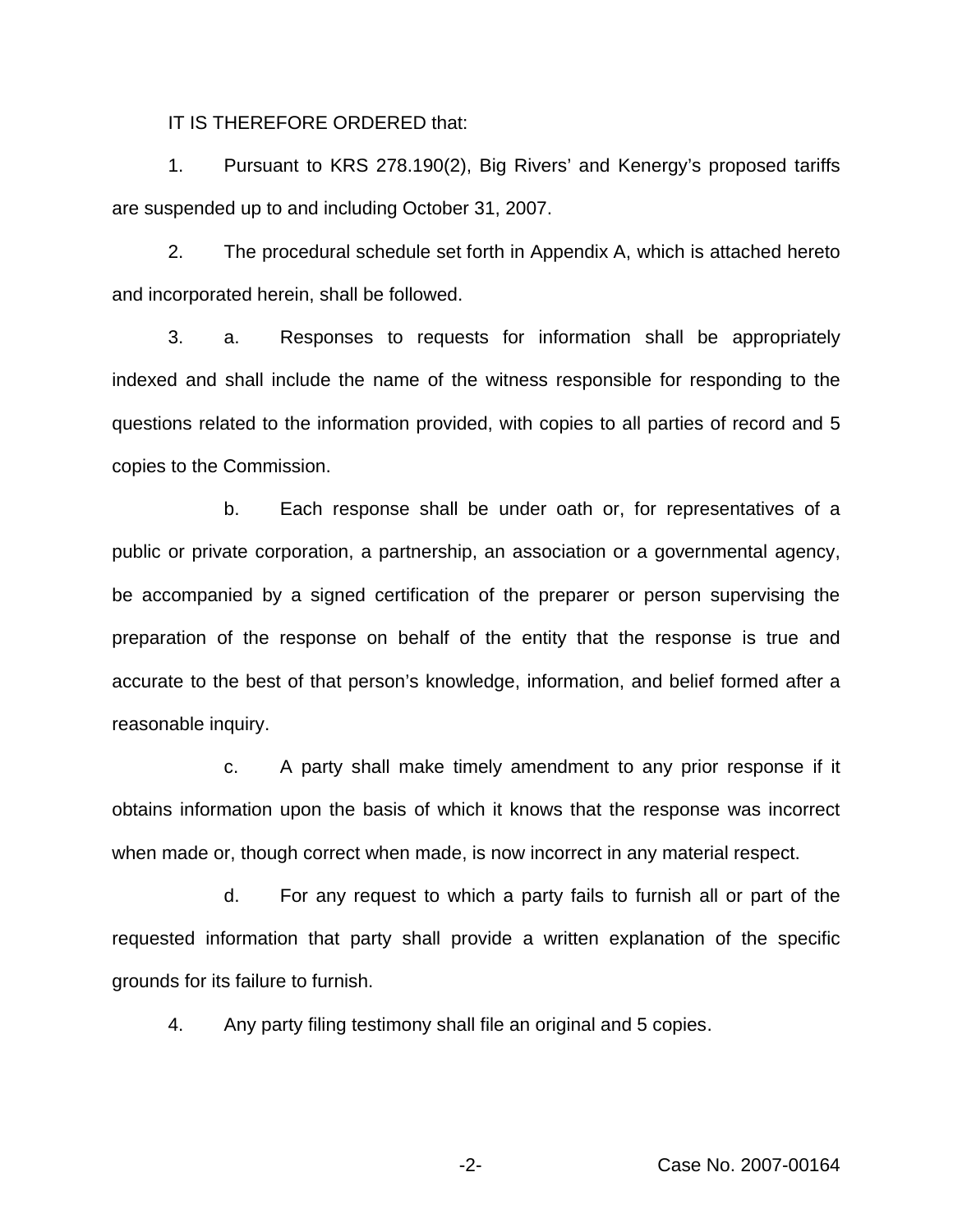5. At any public hearing in this matter, neither opening statements nor summarization of direct testimonies shall be permitted.

6. The Commission does not look favorably upon motions for continuance. Accordingly, motions for extensions of time with respect to the schedule herein shall be made in writing and will be granted only upon a showing of good cause.

7. Nothing contained herein shall prevent the Commission from entering further Orders in this matter.

Done at Frankfort, Kentucky, this 15<sup>th</sup> day of May.

By the Commission

ATTEST:

**Executive Director** 

Case No. 2007-00164